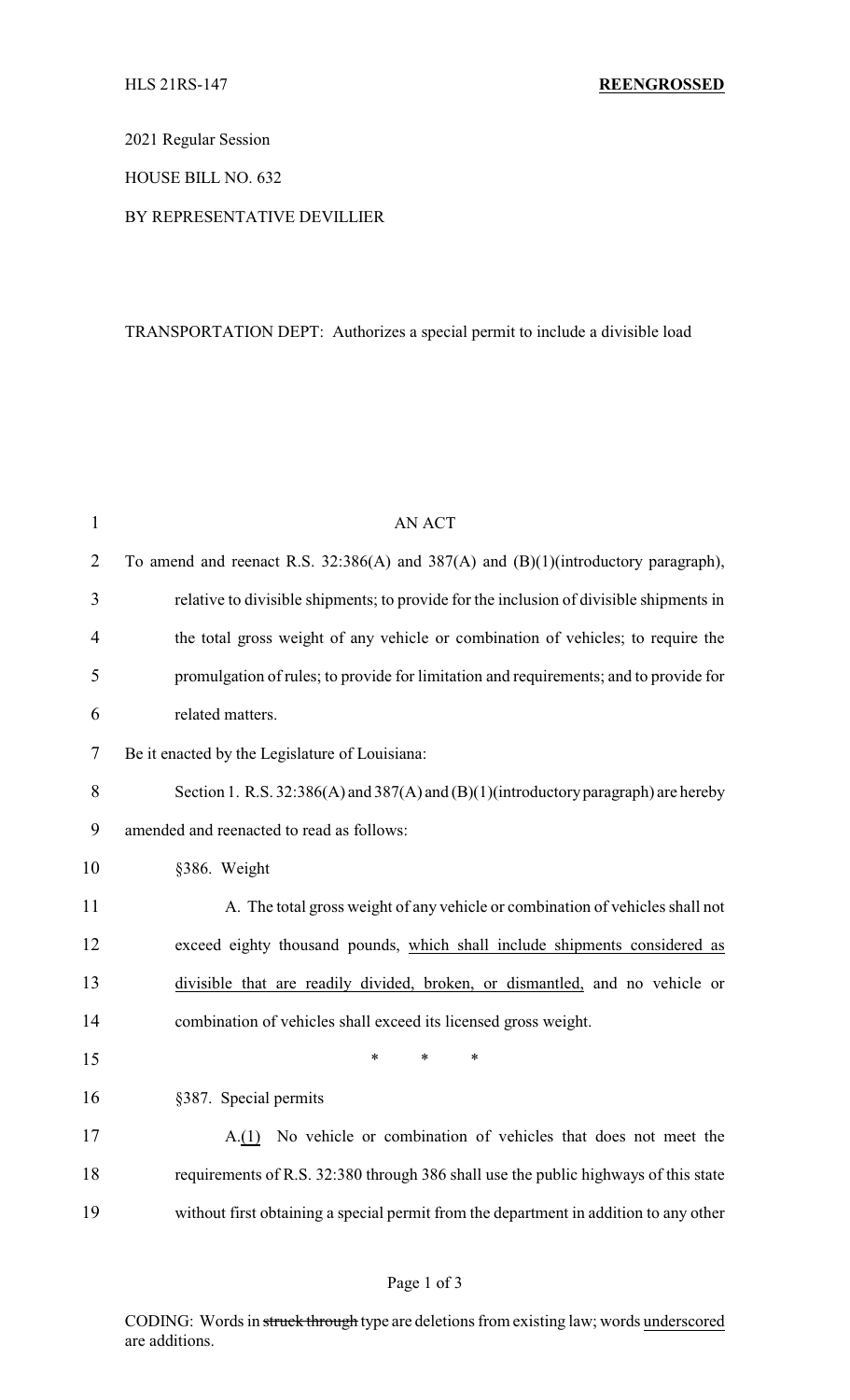|   | special permit which may be required from any other agency or department of the       |
|---|---------------------------------------------------------------------------------------|
|   | state or a political subdivision, and the special permit herein provided for shall be |
| 3 | issued at the discretion of the secretary.                                            |
| 4 | (2) If a permit issued pursuant to Subsection B of this Section authorizes a          |
|   |                                                                                       |

 vehicle to operate on interstate highways, the secretary may allow the vehicle to operate on interstate highways at night if requested by the owner or operator.

 (3) The secretary shall promulgate rules in accordance with the Administrative Procedures Act to establish a special permit to authorize any vehicle or combination of vehicles to use the public highways of this state which shall include shipments considered divisible that are readily divided, broken, or dismantled.

 B.(1) The secretary may issue a special permit for the operation of vehicles or combination thereof having dimensions or weights in excess of the limits imposed 14 by R.S. 32:380 through 386 if the shipment is not, which shall include shipments considered as divisible that are readily divided, broken, or dismantled and that do not 16 exceed the weight limits in this Section, or and exclude the operation of such 17 vehicles is otherwise prohibited by law, however, if the parts which have been divided, broken or dismantled from the shipment weight in the aggregate of five hundred pounds, or less, then the shipment shall be considered as indivisible. Provided further, however, that the secretarymay issue special overwidth permits for vehicles transporting pipe. In the exercise of his discretion, the secretary shall consider the following factors, as well as any other circumstances existing in the particular case:

**\*** \* \* \*